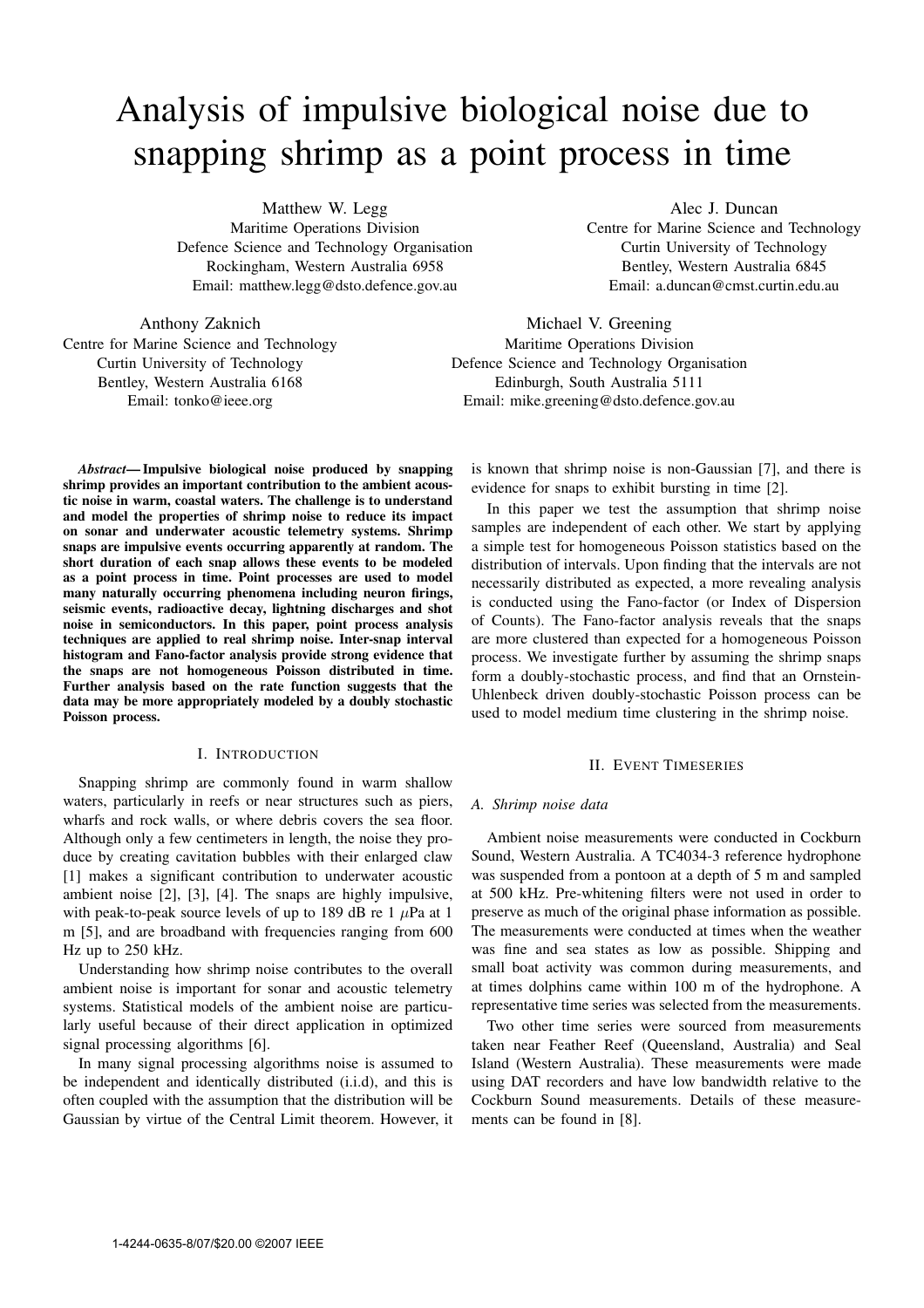

Fig. 1. A graphical representation of snap detection. The threshold (dashed horizontal line at  $10\sigma$ ), threshold exceedance (circle), snap zone (dashed box), detection points (triangles) and dead-time (square ended bar) are shown.

#### *B. Conversion to event time series*

The ambient noise time series were converted to event time series by a process of filtering and threshold detection. Highpass filtering with a linear-phase 1 kHz filter was applied to remove unnecessary low frequency components. A threshold was set at 10 standard deviations ( $\sigma$ ) above zero pressure to keep false alarms low. Samples that exceeded the threshold had a *snap zone* identified about them, as shown in Fig. 1, and the maximum amplitude in the zone declared as an event. A fixed length dead time was inserted after each event detection to allow any oscillations following the snap impulse to relax to levels below the threshold. False detections were identified by visual inspection and removed.

#### III. STATISTICAL METHODS

## *A. Homogeneous and doubly-stochastic Poisson processes*

The homogeneous Poisson process (HPP) is a mathematical concept used to describe a completely random series of events [9]. When considering events occurring in time, the process has the following descriptive properties (for a more mathematical treatment see [9], [10] or [11]):

- 1) There is no trend in the series;
- 2) Two or more events cannot occur at exactly the same instant of time and;
- 3) What happens in one time window is completely independent of what happens in any other non-overlapping time window, irrespective of the window length or the interval of time between them.

Two important distributions that arise from a Poisson process are the distribution of the number of events  $(N_t)$  in a given time window, and the distribution of time intervals  $(\Delta)$  between events. For a homogeneous Poisson process the probability density of  $N_t$  is defined by

$$
\Pr\{N_t = x\} = \frac{(\lambda t)^x \exp\left(-\lambda t\right)}{x!} \tag{1}
$$

and the mean and variance are equal

$$
E[x] = var(x) = \lambda t
$$
 (2)

where  $E[\cdot]$  are var $(\cdot)$  are respectively expectation and variance operators. The name *rate of occurrence* is given to the parameter  $\lambda$  because  $N_t/t$  converges in probability to  $\lambda$  in the limit  $t \to \infty$  [9]. For the same process, the distribution of  $\Delta$  is

$$
F(\Delta) = 1 - \exp(-\lambda \Delta)
$$
 (3)

so that the probability density of intervals is

$$
f(\Delta) = \frac{\partial F(\Delta)}{\partial \Delta} = \lambda \exp(-\lambda \Delta)
$$
 (4)

which is an exponential distribution. This density of intervals provides the basis for the simple HPP test using inter-snap interval histograms.

A process is doubly stochastic if  $\lambda(t)$  is not a deterministic function but rather a realization of a stationary, time varying stochastic process  $\{\Lambda(t)\}\$  [9].

# *B. Inter-snap interval histograms*

A simple test for the homogeneous Poisson process is to compare the inter-snap interval histogram (IIH) with the theoretical distribution. The theoretical distribution for events detected using a dead-time is the dead-time modified exponential density function [12]

$$
f(\Delta) = \lambda \exp(-\lambda(\Delta - \tau)).
$$
 (5)

Testing can be conducted using visual and statistical methods. For visual comparison the IIH was computed using empirical probability density functions [13]. Left and right censure corrections were applied to account for the dead-time, and the duration limit of the event time series. These results are presented in the next section.

Test statistics were computed to provide an objective test to use in conjunction with visual comparison. Kolmogorov-Smirnov (D), Cramér-von Mises  $(W^2)$ , and Anderson-Darling  $(A<sup>2</sup>)$  statistics were computed according to [14]. Of these statistics, the Anderson-Darling  $(A^2)$  gave the most consistent result. The consistency of  $A^2$  was attributed to the information contained in the tail of the distributions. The statistic was computed using

$$
A^{2} = -n - \frac{1}{n} \left( \sum_{k=1}^{n} \left\{ (2k-1)(\ln(Z_{k}) + \ln(1 - Z_{n+1-k})) \right\} \right)
$$
(6)

where *n* was the number of observations, and the  $Z_k$  values were ordered (ascending) observations transformed using

$$
Z_k = 1 - \exp(-\lambda(\Delta_k - \tau))
$$
\n(7)

where parameter  $\tau$  is the known dead-time (in seconds) and  $\lambda$  is estimated from the observations using the method of moments.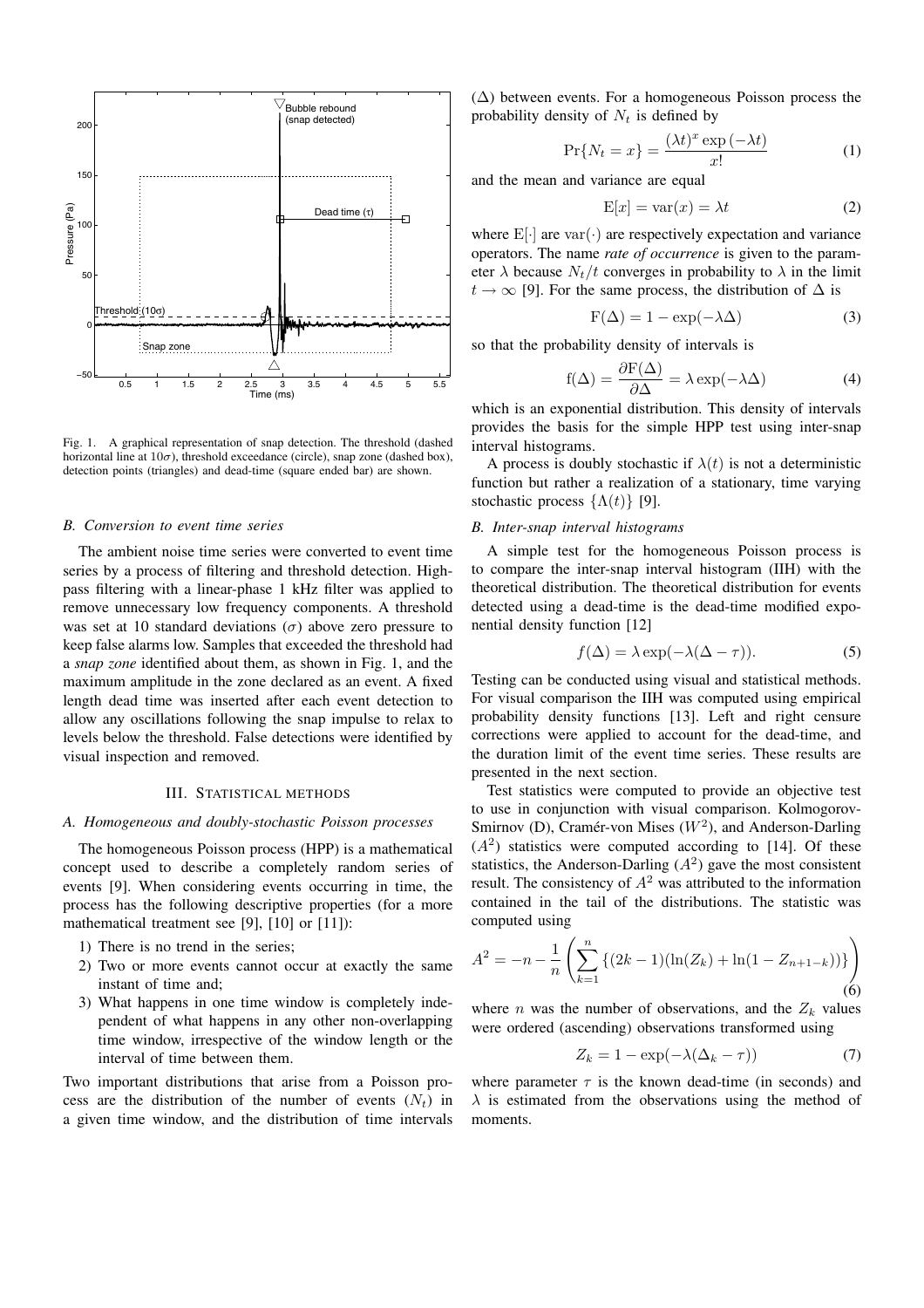# *C. Fano-factor analysis*

The Fano-factor (or Index of Dispersion of Counts) is defined as the variance to mean ratio of the counting process  $N_{\infty}$  [15], [16]. An equivalent definition, that is useful for analytic solutions, is the ratio of the variance-time function to its value for a homogeneous Poisson process [9]. In these definitions time refers to *counting time*  $(\varpi)$ . The counting time is the time over which the process is observed and the events counted, sometimes referred to as a counting window or window of observation. For all Fano-factor computations the windows of observation were non overlapping.

For a homogeneous Poisson process the variance and mean are equal and independent of time. Using the variance to mean ratio definition, the Fano-factor (FF) is equal to

$$
FF_{hpp}(\varpi) = \frac{\text{var}(N_{\varpi})}{\mathbb{E}[N_{\varpi}]} = 1
$$
 (8)

where the subscript *hpp* indicates that the result is for a homogeneous Poisson process only.

For the doubly-stochastic Poisson process the variance  $(V)$ varies with counting time  $(\varpi)$  according to the variance-time function

$$
V(\varpi) = \overline{\lambda}\varpi + 2\overline{\sigma}^2 \int_0^\varpi (\varpi - u)\rho(u) \, \mathrm{d}u \tag{9}
$$

where  $\overline{\lambda}$ ,  $\overline{\sigma}^2$  and  $\rho(u)$  are respectively the mean, variance and autocorrelation function of the stochastic rate process  $\{\Lambda(t)\}$ that drives the DSPP. The Fano-factor for a doubly-stochastic Poisson process can then be found using the variance-time function definition

$$
FF_{dspp}(\varpi) = \frac{V(\varpi)}{\overline{\lambda}\varpi} = 1 + \frac{2\overline{\sigma}^2}{\overline{\lambda}\varpi} \int_0^\varpi (\varpi - u)\rho(u) \, \mathrm{d}u. \tag{10}
$$

Empirical estimates of the Fano-factor were computed as follows. For a fixed duration  $(\varpi)$  window the number of counts in each window forms the values  $c_k$  and these values are used to compute the Fano-factor for that particular window duration. The computation is the ratio of the variance of  $c_k$ values divided by the mean  $c_k$ , thus

$$
FF(\varpi) = \frac{\text{var}(\{c_1, c_2, \dots, c_n\}_{\varpi})}{\text{E}[\{c_1, c_2, \dots, c_n\}_{\varpi}]}
$$
(11)

where there are a unique set of  $c_k = \{c_1, c_2, \ldots, c_n\}$  values for each window duration, indicated using the subscript  $\varpi$  at the end of the set. Statistical fluctuations exist in Fano-factor estimates that become more variable with increasing counting time. The increase in variability is a direct consequence of truncation of the period of observation and is present for all empirical results, including the HPP result. Significance levels cannot be computed for the Fano-factor because its distribution is not known exactly [9]. Instead, guide levels are computed by shuffling (randomly permuting) the order of intervals as suggested by Lowen and Teich [17]. The shuffling technique destroys any correlation between events but at the same time preserves the distribution of inter-snap intervals. By conducting a number of shuffles of the data and recomputing the Fanofactors the mean and standard deviation of the shuffled data

can be used as a guide for normal fluctuation. Deviations above the upper guide level indicate clustering of the events, referred to as super-Poisson; conversely deviations below the lower guide level indicate anti-clustering (or increased orderliness) and are referred to as sub-Poisson.

## *D. Intensity process and the rate function*

For a doubly-stochastic Poisson process, the rate of occurrence is a function of time,  $\lambda(t)$ , and is a realisation of a stationary stochastic process  $\{\Lambda(t)\}\$  [9]. It is, therefore, the properties of  $\{\Lambda(t)\}\$  that are of interest. For real processes it is difficult to estimate the properties of  $\{\Lambda(t)\}\)$ . The difficulty arises because the observed events are a realization of a doubly-stochastic Poisson process; they are not a realization of  ${\Lambda(t)}$ . For this reason the properties of  ${\Lambda(t)}$  are estimated using smoothed rates computed as a function of time. We call the smooth, time varying rates the *rate function*,  $R(t)$ . When computing  $R(t)$  using window-based estimation, the time duration of the window becomes important. The window needs to be concurrently large enough to allow reasonable estimates of rate, and small enough to capture important variations with time. Optimum window estimators can be formed if the autocorrelation function  $(\rho(u))$  of the intensity process is known [18], [10]. If the autocorrelation function is not known then a simple histogram estimator can be used [10].

For an Ornstein-Uhlenbeck (O-U) process the distribution of intensities is Gaussian, with mean  $\overline{\lambda}$  and variance  $\overline{\sigma}^2$ . The intensities are correlated in time, with an exponentially decaying autocorrelation function

$$
\rho(u) = \exp(-u/l) \tag{12}
$$

where  $l$  is a measure of correlation time (in seconds). We estimate the parameters  $\overline{\lambda}$  and  $\overline{\sigma}^2$  from the rate function  $R(t)$ using the simple histogram method with a reasonably large window duration. The correlation time  $(l)$  is then computed by assuming that the shrimp snap events are exponentially correlated. Under this assumption the Fano-factor curve will have a finite asymptote in the limit of infinite counting time  $(\varpi \rightarrow \infty)$  given by

$$
FF_{ou}(\infty) = 1 + \frac{2\overline{\sigma}^2 l}{\overline{\lambda}}\tag{13}
$$

so that l can be estimated given  $FF_{ou}(\infty)$ . The value of  $FF_{ou}(\infty)$  was estimated as the average value of Fano-factors over the upper quarter of the counting times.

# IV. RESULTS & DISCUSSION

#### *A. Inter-snap interval histograms*

Inter-snap interval histograms were computed using 100 bins evenly spaced across the range of intervals. For each individual data set an estimate of  $\lambda$  was computed using the method of moments [8] and used to produce the theoretical curve (5). The results are shown using semilogarithmic plots in Fig. 2 so that the exponential distribution lies on a straight line. Visual judgments between the histogram (point markers) and theoretical curve (solid line) are recorded in Table I.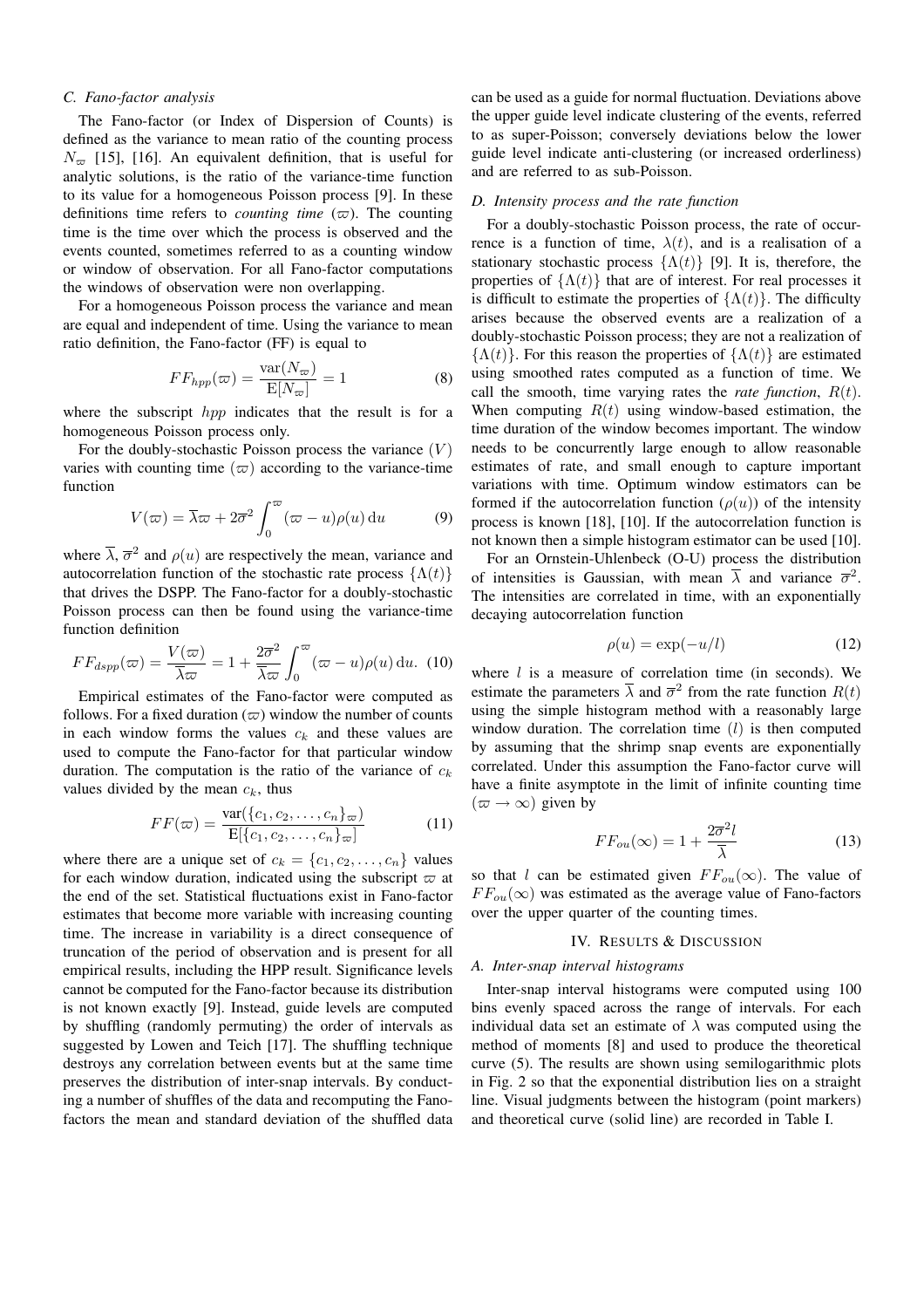

Fig. 2. Inter-snap interval histograms computed from simulated HPP (a), Feather Reef (b), Cockburn Sound (c) and Seal Island (d) data (point markers) plotted along with a theoretical dead-time modified exponential curve (solid line)

Statistical testing using the Anderson-Darling statistic (6) was conducted at the 95% confidence level. The decision value for this level of confidence was 1.321 (taken from tables in [14]). Corrections were applied for unknown scaling parameter  $\lambda$ . The test results are recorded in Table I.

Decisions based on combined visual and statistical IIH tests showed that the simulated HPP and Cockburn Sound processes were consistent with a homogeneous Poisson process, and that the Feather Reef and Seal Island processes were not consistent with a homogeneous Poisson process. Although the Cockburn Sound data passes the HPP test based on histograms, a more sophisticated Fano-factor analysis (see Section IV-C) reveals evidence of super-Poisson behavior.

## *B. Rate functions*

Rate functions were computed using a simple histogram estimator with a five second window duration. Results for Feather Reef and Seal Island data are shown in Fig. 3. Cockburn Sound results are not shown because they are very similar to the Feather Reef results. In the figures the rate as a function of time is plotted along with a histogram of the samples. A Gaussian fit to the histogram is also shown.

The Seal Island rate function reveals an abrupt change near

![](_page_3_Figure_7.jpeg)

Fig. 3. Rate functions for Feather Reef (a) and Seal Island (c) computed using the simple histogram method. A histogram of rates (circles) and a Gaussian fit (solid line) are shown for Feather Reef (b) and Seal Island (d).

230 s resulting in two peaks in the histogram and a poor fit to a Gaussian. When data contains such bursts in rate, the O-U model is clearly inappropriate. In contrast, the Feather Reef rates are modeled well by a Gaussian distribution. The O-U model may be suitable for the Feather Reef intensity process if, in addition to being Gaussian distributed, intensities are exponentially correlated with time.

In cases where the real shrimp noise is approximately homogeneous, the variance in the rate function will tend to zero and the O-U intensity process will reduce to a constant. Under these conditions the O-U driven DSPP will reduce to a HPP and therefore continue to model the process correctly.

#### *C. Fano-factor analysis*

Empirical Fano-factor curves were computed as a function of counting time using (11). The minimum counting time was set equal to the dead-time, which was 0.001 s in all cases. The maximum counting time was set at 1/10 the duration of the time series to ensure that the computation of variance and mean had at least 10 sample points. Counting times were logarithmically spaced between the minimum and maximum values using a log base of 1.05. When referring to counting times we will use the term *short time* for times less than a second, and the term *medium time* for times greater than a second, and less than 60 seconds.

The empirical Fano-factors for a simulated HPP data set (circle markers) are shown in Fig. 4. Upper and lower guide levels (solid lines) were computed using 100 shuffles of the data and set at two standard deviations beyond the mean. The guide levels bound 95% of the Fano-factors, indicating that the process is HPP over all counting times. At short counting times the value of the Fano-factors tend to a value slightly less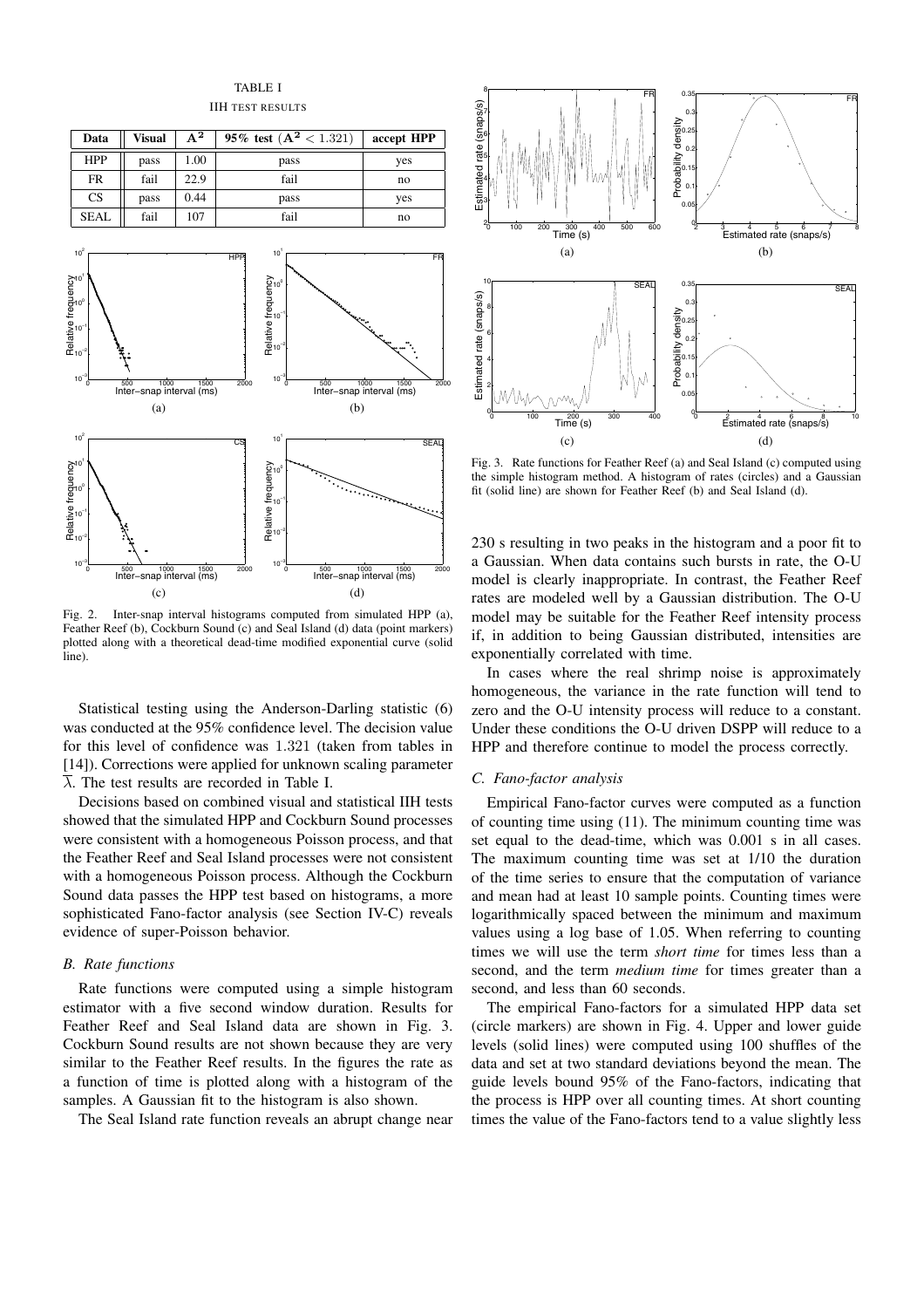![](_page_4_Figure_0.jpeg)

Fig. 4. Fano-factor versus counting time for simulated HPP events (circles), with positive and negative guide levels (solid lines).

![](_page_4_Figure_2.jpeg)

Fig. 5. Fano-factor versus counting time for Cockburn Sound with surface reflected events (cross markers) and with surface reflected events removed (triangle markers). The guide level shows normal fluctuation levels for the Cockburn Sound result with surface reflected events removed.

than unity. The reason that the values do not tend exactly to unity is because dead-time was used in the detection process [19]. Inclusion of dead-time in the detection process reduces the variance, but not the mean, of the counts so that the count variance to mean ratio is less than unity. At longer counting times statistical fluctuations become more variable for the empirical Fano-factor because fewer samples (counting windows) are available for estimating the count mean and variance. The guide levels reflect this variability through increasing separation with increasing counting time. Empirical results above the upper guide level indicate super-Poisson behavior and results below the lower guide level indicate sub-Poisson behavior. Results between the guide levels indicate HPP behavior.

Fig. 5 shows empirical Fano-factor results computed from the Cockburn Sound data. Cross markers show the results when processing was applied to all events detected by the automatic (threshold) detector. There are two distinct sections in these results: a short time rise and plateau, and an ascent for medium counting times. The short time rise and plateau was considered to be a valid super-Poisson result, most likely caused by surface reflected snap replicas being included as events. To investigate further, the events were revisited using visual inspection and any surface reflected replicas removed to give a direct-path process. Fano-factor results for the directpath process are shown in Fig. 5 using triangle markers. The short time rise and plateau are not evident in the direct-path results. An upper guide level (solid line) was computed using 100 shuffles of the direct-path results and set at two standard deviations above the mean. All of the direct-path results lie below the upper guide at short counting times. For medium counting times the direct-path result deviates above the guide levels, so the ascent for medium counting times remains. It

was concluded that the short time rise and plateau was caused by surface reflected snap replicas being included as events in the process.

Empirical Fano-factor results for the Feather Reef data are shown in Fig. 6 (triangle markers). A theoretical curve (solid line) for an O-U driven DSPP with parameters  $\overline{\lambda} = 6.45$ ,  $\overline{\sigma} = 1.27$  and  $\tau = 3.67$ , estimated using a nonlinear least squares regression fit of (10), with autocorrelation function (12), is also shown. Dead-time was not accounted for in the theoretical model, which explains the small offset between the theoretical curve and the dead-time corrected HPP result (dotted line) at short counting times. To test the effect of deadtime over medium counting times a simulated O-U driven DSPP event time series was generated and processes with and without dead-time detection. The difference between Fanofactors using the two processing methods was small relative to statistical fluctuations in the Fano-factors over medium counting times.

The Feather Reef results show super-Poisson deviations (clustering) for short and medium counting times. Short time clustering was due to surface reflected replicas included in the process, and is not modeled by the O-U driven doublystochastic Poisson process. Good agreement was found between the empirical Fano-factor curve and the O-U driven DSPP model at medium counting times. The model predicts a finite asymptote, shown in Fig. 6 using a long dashed line. A finite asymptote indicates that a process is not fractal [20]. Unfortunately, the asymptotic value cannot be confirmed for the empirical values because statistical fluctuations obscure the behavior of the Fano-factor curve at these counting times.